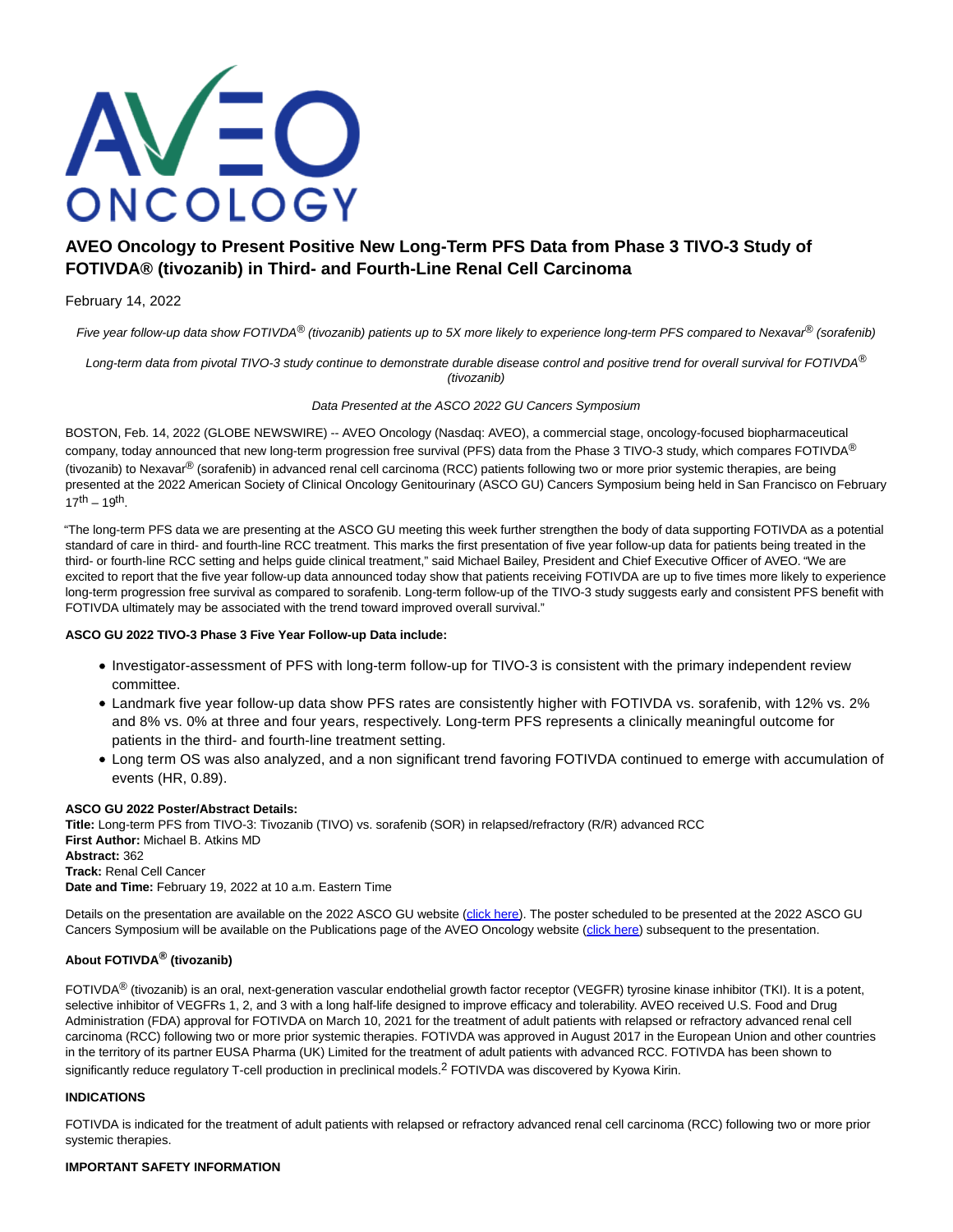### **WARNINGS AND PRECAUTIONS**

**Hypertension and Hypertensive Crisis:** Control blood pressure prior to initiating FOTIVDA. Monitor for hypertension and treat as needed. For persistent hypertension despite use of anti-hypertensive medications, reduce the FOTIVDA dose.

**Cardiac Failure:** Monitor for signs or symptoms of cardiac failure throughout treatment with FOTIVDA.

**Cardiac Ischemia and Arterial Thromboembolic Events:** Closely monitor patients who are at increased risk for these events. Permanently discontinue FOTIVDA for severe arterial thromboembolic events, such as myocardial infarction and stroke.

**Venous Thromboembolic Events:** Closely monitor patients who are at increased risk for these events. Permanently discontinue FOTIVDA for severe venous thromboembolic events.

**Hemorrhagic Events:** Closely monitor patients who are at risk for or who have a history of bleeding.

**Proteinuria:** Monitor throughout treatment with FOTIVDA. For moderate to severe proteinuria, reduce the dose or temporarily interrupt treatment with FOTIVDA.

**Thyroid Dysfunction:** Monitor before initiation and throughout treatment with FOTIVDA.

**Risk of Impaired Wound Healing:** Withhold FOTIVDA for at least 24 days before elective surgery. Do not administer for at least 2 weeks following major surgery and adequate wound healing. The safety of resumption of FOTIVDA after resolution of wound healing complications has not been established.

**Reversible Posterior Leukoencephalopathy Syndrome (RPLS):** Discontinue FOTIVDA if signs or symptoms of RPLS occur.

**Embryo-Fetal Toxicity:** Can cause fetal harm. Advise patients of the potential risk to a fetus and to use effective contraception.

**Allergic Reactions to Tartrazine:** The 0.89 mg capsule of FOTIVDA contains FD&C Yellow No.5 (tartrazine) which may cause allergic-type reactions (including bronchial asthma) in certain susceptible patients.

#### **ADVERSE REACTIONS**

The most common (≥20%) adverse reactions were fatigue, hypertension, diarrhea, decreased appetite, nausea, dysphonia, hypothyroidism, cough, and stomatitis, and the most common Grade 3 or 4 laboratory abnormalities (≥5%) were sodium decreased, lipase increased, and phosphate decreased.

#### **DRUG INTERACTIONS**

**Strong CYP3A4 Inducers:** Avoid coadministration of FOTIVDA with strong CYP3A4 inducers.

# **USE IN SPECIFIC POPULATIONS**

**Lactation:** Advise not to breastfeed. **Females and Males of Reproductive Potential:** Can impair fertility.

**Hepatic Impairment:** Adjust dosage in patients with moderate hepatic impairment. Avoid use in patients with severe hepatic impairment.

# **To report SUSPECTED ADVERSE REACTIONS, contact AVEO Pharmaceuticals, Inc. at 1-833-FOTIVDA (1-833-368-4832) or FDA at 1-800- FDA-1088 or [www.fda.gov/medwatch.](https://www.globenewswire.com/Tracker?data=koNMWW7DC_2E7rcXfEueGF6awf-oO9t-CvLeTxrWR8A7JMRUhqgbcxH3tn7bRvHoISUTH1OUUWG5ENMlBn-nkn5zTXnTzpxKV1uzORXiViY=)**

# **Please see FOTIVDA Full Prescribing Information which is available a[t www.FOTIVDA.com.](https://www.globenewswire.com/Tracker?data=jCqqtehOKTawibTd-UXQr4IZeM5tznFfZe2GqGeBkAq_K4m8BXWj7FQGpPe9jayXSo79OVLzn14B5WnHmG21_Q==)**

#### **About Advanced Renal Cell Carcinoma**

According to the American Cancer Society's 2021 statistics, renal cell carcinoma (RCC) is the most common type of kidney cancer, which is among the ten most common cancers in both men and women. Approximately 73,750 new cases of kidney cancer will be diagnosed annually and about 14,830 people will die from this disease. In patients with late-stage disease, the five-year survival rate is 13%. Agents that target the vascular endothelial growth factor (VEGF) pathway have shown significant antitumor activity in RCC.<sup>3</sup> According to a 2019 publication, 50% of the approximately 10,000 patients who progress following two or more lines of therapy choose not to receive further treatment, $4$  which may be attributable to tolerability concerns and a lack of data to support evidence-based treatment decisions in this highly relapsed or refractory patient population.

# **About AVEO Pharmaceuticals, Inc.**

AVEO is a commercial-stage, oncology-focused biopharmaceutical company committed to delivering medicines that provide a better life for patients with cancer. AVEO currently markets FOTIVDA<sup>®</sup> (tivozanib) in the United States for the treatment of adult patients with relapsed or refractory renal cell carcinoma (RCC) following two or more prior systemic therapies. AVEO continues to develop FOTIVDA in immuno-oncology combinations in RCC and other indications, and has other investigational programs in clinical development. AVEO is committed to creating an environment of diversity, equity and inclusion to diversify representation within the Company.

#### **Cautionary Note Regarding Forward-Looking Statements**

This press release contains forward-looking statements of AVEO within the meaning of the Private Securities Litigation Reform Act of 1995 that involve substantial risks and uncertainties. All statements, other than statements of historical fact, contained in this press release are forward-looking statements. The words "anticipate," "believe," "design," "expect," "hope," "intend," "may," "plan," "potential," "could," "should," "would," "seek," "look forward," "advance," "goal," "strategy," or the negative of these terms or other similar expressions, are intended to identify forward-looking statements, although not all forward-looking statements contain these identifying words. These forward-looking statements include, among others, statements about: the potential efficacy, safety and tolerability of tivozanib, both as a stand-alone drug candidate and in combination with other therapies in RCC;